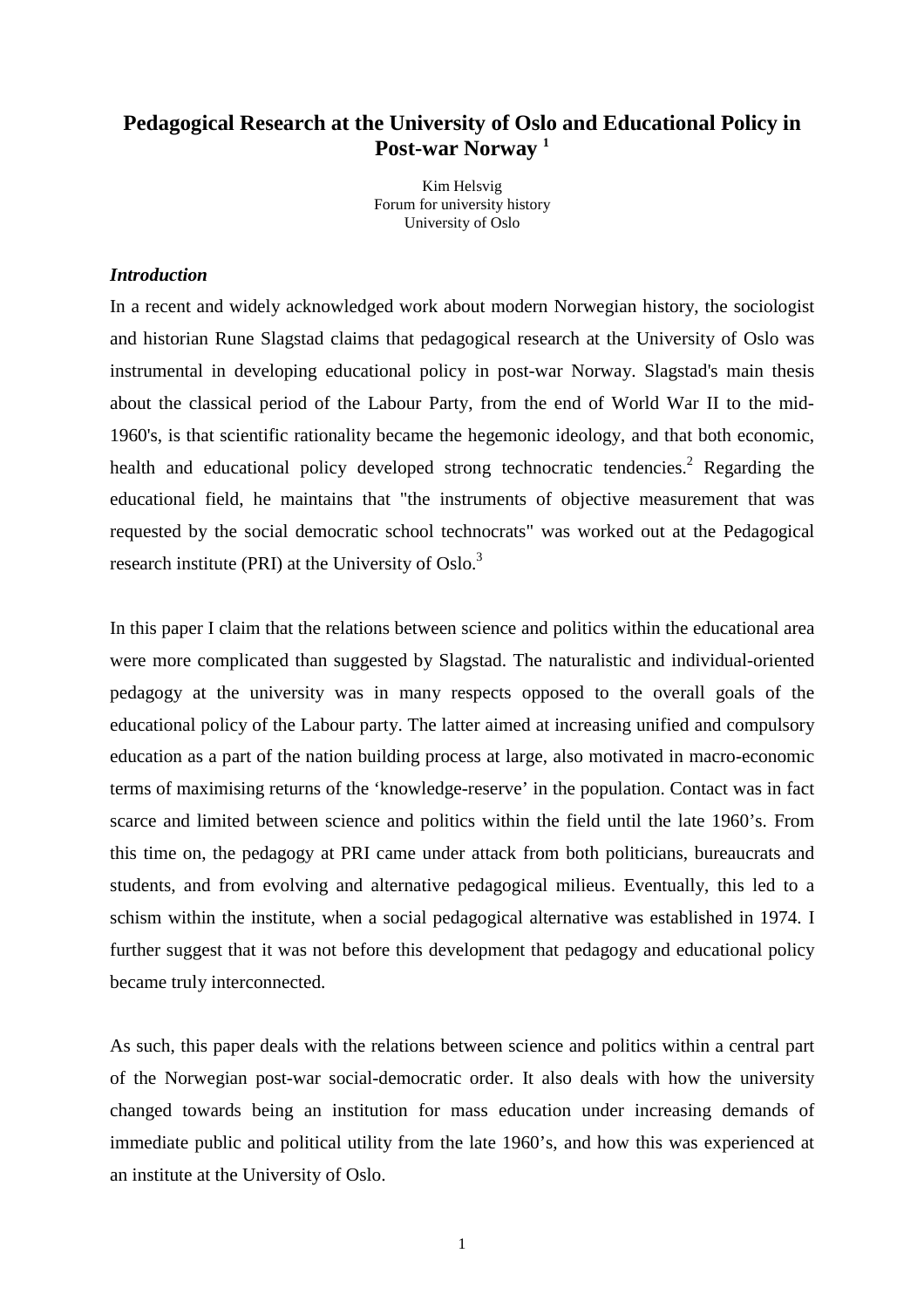#### *Johs. Sandven and pedagogical research at the University of Oslo.*

PRI was established in 1938. The initial period of the institute, until about 1950, was marked by lack of funds, war and poor working conditions. From this time on, until about 1970, the institute experienced a considerable growth and the development of a reasonably coherent scientific practice and culture. In 1973 PRI was the largest institute at the Faculty of social science in number of students, and held a scientific staff of about 25. During all of this period, the institute was led by professor Johs. Sandven. In 1948 he had become functioning professor and director of the institute, and in 1950 he was appointed to these positions which he held until 1973. Sandven was the only professor at PRI until 1966, and a pivotal point in the relatively small Norwegian pedagogical milieu for nearly two decades.

Sandven resided within the contemporary psychometric tradition in pedagogy and psychology. When he became professor in 1950, pedagogues and psychologists alike had for some three decades measured psychological qualities that was conceived of as independent of the social environment, mainly focusing on intellectual abilities and the development of different IQ-tests. During the 1950's, Sandven widened his psychometric programme to also include emotions and social attitudes. In order to understand this characteristic of Sandven and the research at PRI, we have to follow him to the United States. During a research period at Teachers College at Columbia University in 1947, qualifying for his appointment as professor, he was deeply inspired by both the thoughts of John Dewey and the work of two American educational commissions.<sup>4</sup> Sandven wanted to develop a pedagogical science that met the needs in a time of rapid change and which could support a democratic political development in the wake of WW II. The relation between education and democracy was precisely the focal point in the four reports that were presented by the *Educational Policies Commission* between 1937 and 1946: *The unique function of education in American democracy (1937) – The purposes of education in American democracy (1938) – The education of free men in American democracy (1941) – Policies for education in American democracy (1946)* and *–* in the Harvard Committee's *General education in a free society (1946)*. In order to support a democratic development these reports maintained that the school had to assure that the pupils developed: *Self-realisation, human relations, economic efficiency and civic responsibility.* In Sandven's words these goals were summarised as "functional capability in dealing with the problems of life."[5](#page-13-0)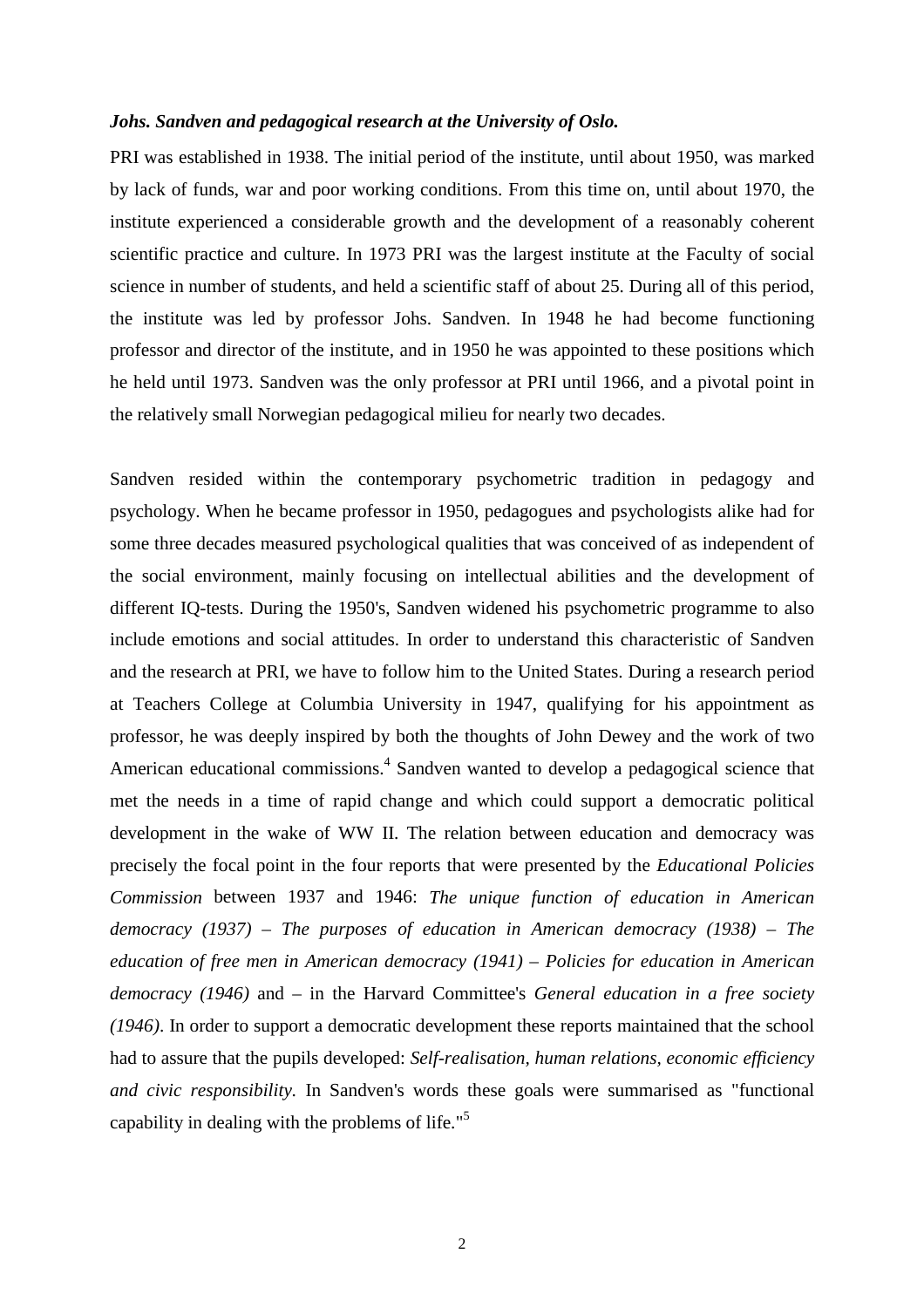In 1953 Sandven reformulated these goals within a Norwegian context when he wrote; "one of our primary goals is to develop the children's *capability of living* (livsdyktighet)."[6](#page-13-0) The goal of developing the capability of living was centred around the concepts *efficiency* (the ability of intellectual problem solving), *consonance* (the development of a secure emotional life), and *character* (the development of a conscientious social attitude guided by reason). Because of this he engaged in developing instruments to measure both the intellectual, emotional and social functions of the individual, what he repeatedly referred to as 'the constitutional setting'.<sup>7</sup> During Sandven's period, the institute also engaged in research projects to develop new techniques for evaluation, both in the school and in educating teachers, and in social pedagogical research focused on pupil reaction to different working methods in the school, and on what affected their motivation and well-being.<sup>[8](#page-13-0)</sup>

All of these projects were elaborated from what I will call Sandven's fundamental thought regarding the relationship between pedagogical research and school development; that research should contribute to enable all pupils to develop their capability of living according to their personal abilities. According to Sandven, both the school and the rest of society focused too much on intellect on the expense of emotions and social attitudes. By developing instruments to measure also these functions, he hoped to contribute to a more holistic evaluation of the child that could pave the way for a more individually adjusted educational practice. Hence, he advocated the view that teachers should not only be educational *instructors* in a strict sense, but that they should also act as educational *guides* in a wider meaning, also taking into consideration the emotional and social aspects of the child. Because of this he wanted to reform the training of teachers and develop pedagogical guidance services at the schools.

Johs. Sandven was not only a pedagogue with clear opinions about school development, but also a successful institutional entrepreneur. He was so very much due to his position in the Norwegian Research Council (NRC) which had been created in 1949. From the start it was established a group C that should deal with research on *psychology and questions concerning education and youth*. During a period of twenty years, from 1950 to 1970, Sandven held central positions within this group. From 1953 to 1962 he was the leader, and the rest of the time he was one out of six members who made financial decisions about research within the area. From this position he could heavily influence on the research policy within his own field, and even more so because pedagogical research still was in a initial phase in Norway.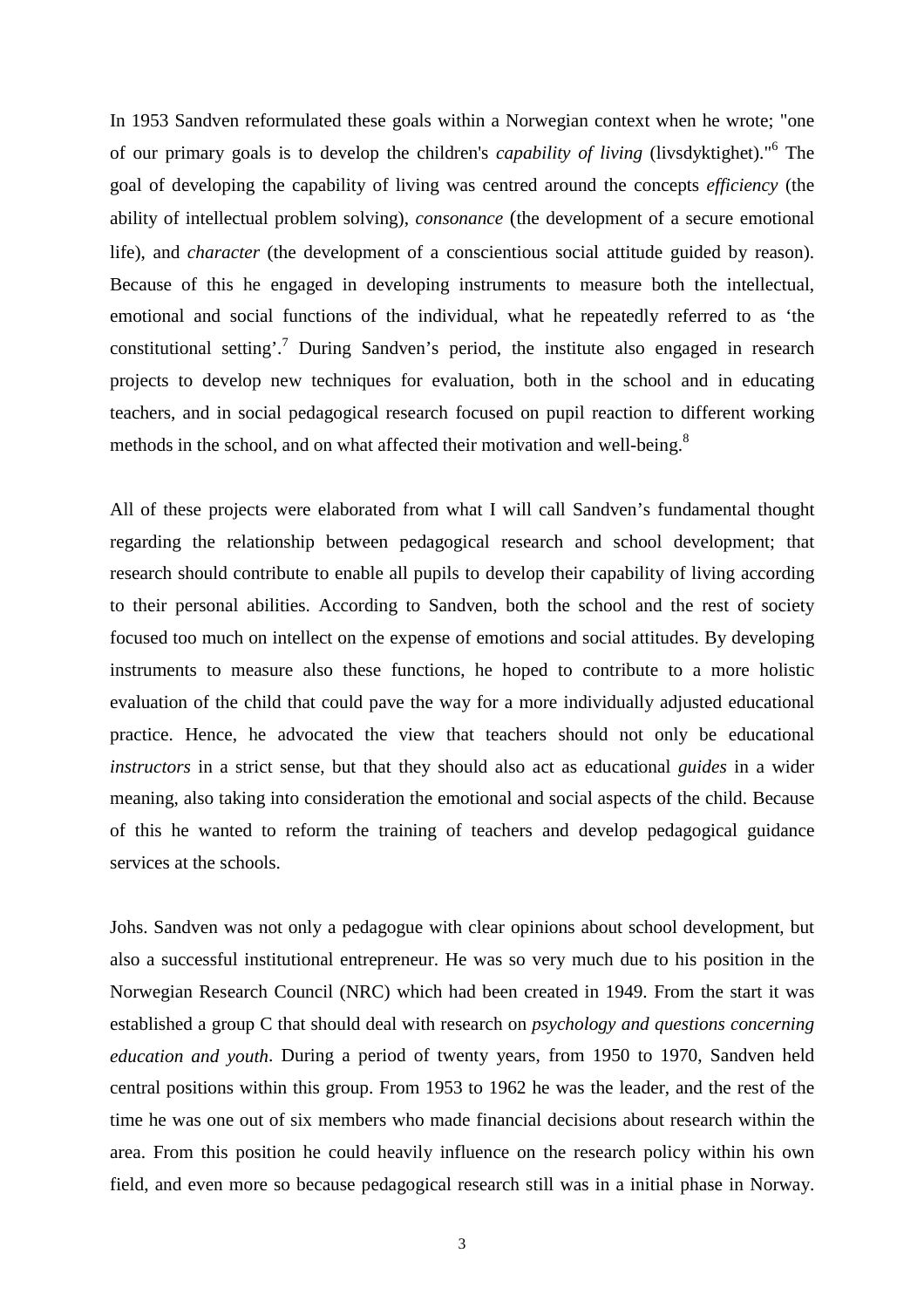He was not alone holding a dual position as research politician while being director of a research institute, as this was more or less the rule within NRC in the beginning. Particularly within the relatively new social sciences, the small Norwegian milieu made it almost inevitable that many members of the groups funded their own research and/or their own institutions. However, Sandven was *particularly* good at taking advantage of this strategic position. One reason for this may be that the dual role in time was given a quite physical expression: In May 1958, both NRC and PRI moved into the same building in Wergelandsveien 15, in the centre of Oslo. From now on, Sandven did not even have to leave the building to change hats. In a recent interview he tells about how his positions within NRC and in the Faculty board at the university saved him "a lot of the previous effort he had to make in order to keep in contact with many of those who made decisions concerning the institute", and that he became leader of the budget committee at the Faculty board because "I probably had a certain sense for such issues."<sup>[9](#page-13-0)</sup> Until 1969, research within group C was funded with about 9 million Nkr. Sandven's 'sense' and close contacts might explain why PRI directly received more than 2,5 millions, and as such was the single institution that was granted the largest funding during the whole period. Sandven was first and foremost a *research entrepreneur* who made sure that the institute at all times received money for longrange research projects, for recruiting research assistants and administrative assistance, and for instruments and publications.

### *Educational policy of the Labour party in the wake of WW II*

Before WW II it had been developed a compulsory seven-year primary education for all children in Norway. After primary school one could chose between the practical 'framhaldsskole' (continuance school) or the more theoretically oriented 'realskole' or 'gymnas'. In most other western European countries, schooling was differentiated even at the primary level, and the choice of school gave strong signals of social status and was in fact almost decisive for the course of later education. Nevertheless, the Norwegian system was not as egalitarian as it might seem at first glance. Particularly, there were huge differences between the primary school in the rural districts (landsfolkeskolen) and the schools in the towns (byfolkeskolen). Because of the low number of pupils, the classes in the rural primary school were often composed out of children of varying age. As a result, only 30% of the rural communities were able to offer courses in English by 1955. When we know that it was conceived of as necessary to know English in order to proceed beyond the primary school, it is quite obvious that even in Norway the system put clear limitations on later education.<sup>10</sup> The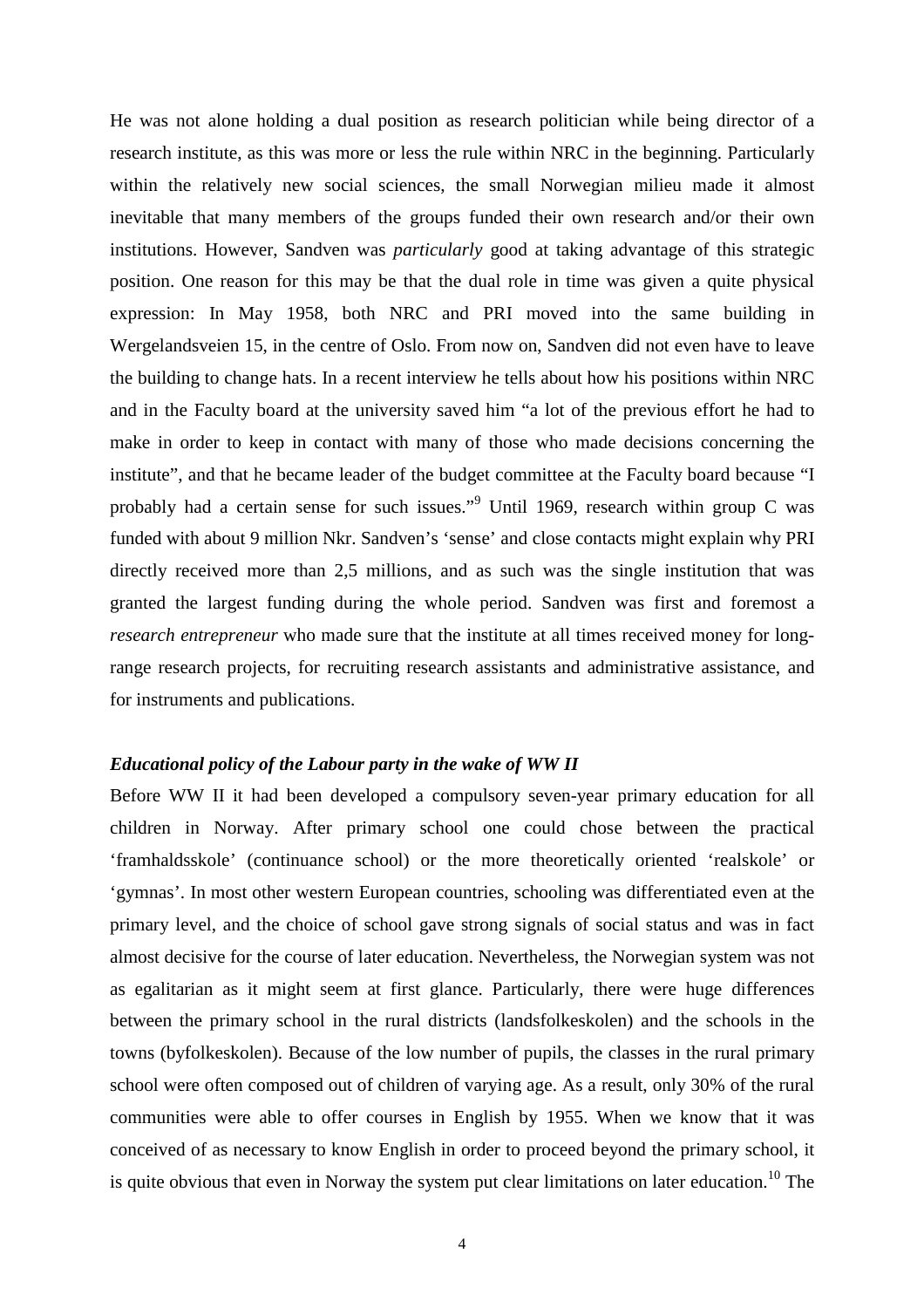tendency was obvious: In the cities the vast majority of the pupils continued their education, mostly within prestigious theoretical studies. In the rural communities, on the other hand, the pupils went on to the practically oriented 'framhaldsskole', if they continued their education at all $^{11}$  $^{11}$  $^{11}$ 

This situation was considered both socially and economically unacceptable by leading school ideologues in the Labour party, such as Birger Bergersen and Helge Sivertsen, both of whom were to become Minister of Church and Education: Bergersen, from 1953 to 1960, and Sivertsen, after being secretary of state within the ministry from 1947 to 1956, from 1960 to 1965. For one, they wanted the educational system to support an economically efficient use of the 'knowledge reserve' in the population. Sivertsen stated in 1956: "Even though the economic literature about the new situation is not abundant, all responsible governments today acts on the premises that it is education and refinement of human skills that decide the economic performance."<sup>12</sup> Furthermore, they wanted to make the educational system an instrument for national integration, both between the classes and between the rural and central parts of the country. Hence, they both perceived of a development of the existing division between 'framhaldsskole' end 'realskole' as highly irrational, and advocated the development of a nine-year unified and compulsory primary education. In this way, all children would be given equal opportunities for higher education, regardless of geographical setting and social standing. Even though the Labour party was divided in the question of school reform, the aspirations of Bergersen and Sivertsen was confirmed as the official line of the Labour party on the party congress in 1953.

In their planning for reform, both Bergersen and Siversen were deeply inspired by the school reforms of the Swedish Social democratic party. Sivertsen even referred to Sweden as "the most modern nation among the Nordic countries."<sup>13</sup> Since 1948 the Swedes had been experimenting with nine-year compulsory primary school. Bergersen was ambassador in Stockholm before he was appointed minister, and Sivertsen was present during school debates in the Swedish parliament (Riksdagen) in 1950, thinking Norwegian: "How on earth are we to go on to develop the new school structure before the old system will be cemented by construction all over the country."<sup>14</sup> The answer would be the creation in 1954 of a pseudoscientific council for practical school experiments, *The Norwegian Council for Innovation in* school (NCIS)<sup>15</sup> modelled after the Swedish *School directory*.<sup>[16](#page-13-0)</sup> The law which defined the purpose and responsibility of the new council told that; "it [shall] be possible, as experiments,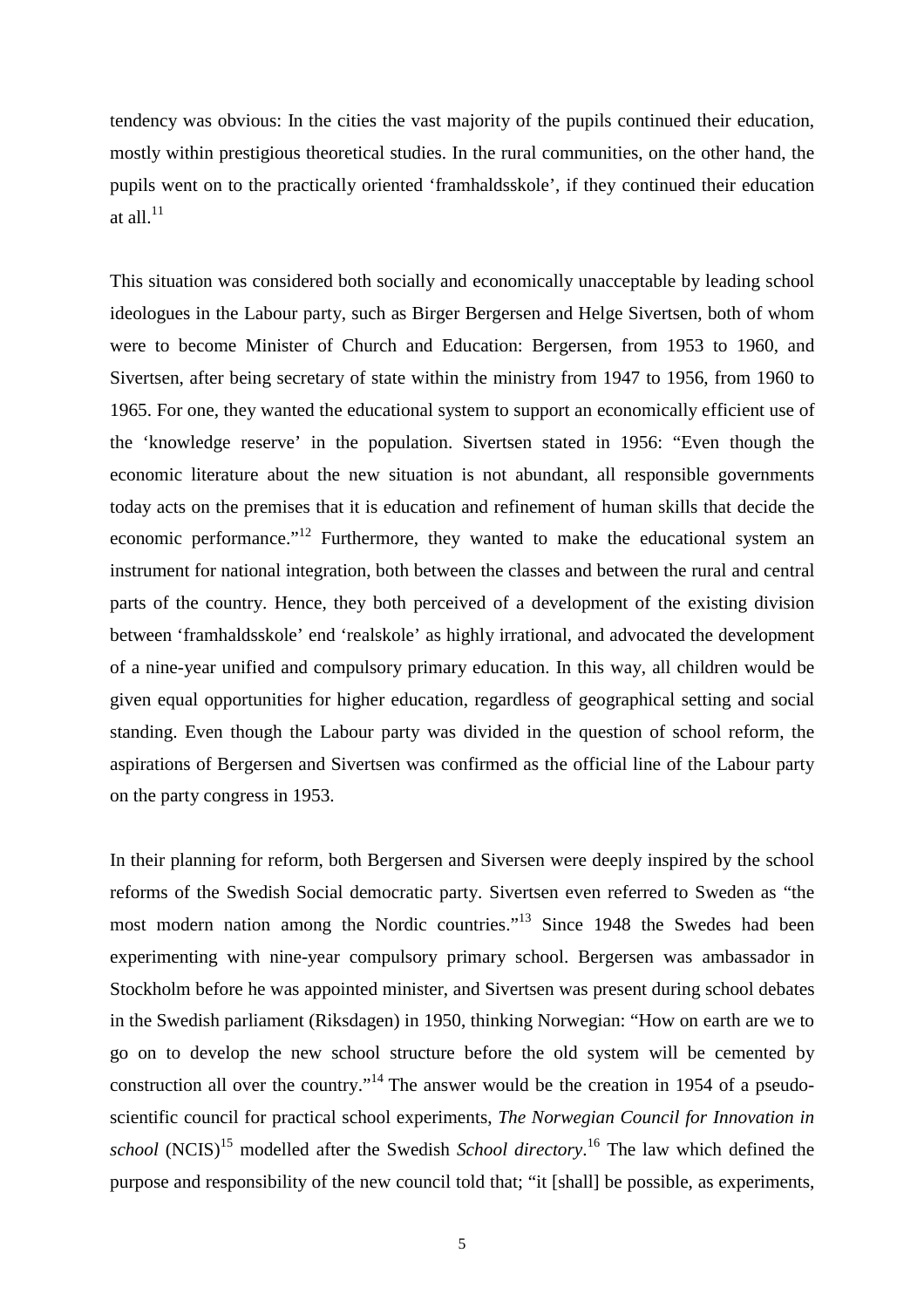to make exceptions from the rules of the different school laws, when these experiments are *pedagogically well substantiated*, and in the interest of the school."[17](#page-13-0) In this way the law opened up for a potentially very close relation between pedagogical science and educational policy. "Such a wide dispensation have never been given to the central school administration" wrote the school historian, Hans-Jørgen Dokka. The law has also been characterised as a *carte blanche* to the government.<sup>[18](#page-13-0)</sup>

Hence, NCIS was created to introduce a nine-year unified and compulsory education for all children between the age of 7 and 16. One of the main objections the reformers had to face, was that a common school for all children would create a lot of school 'losers'. A common contemporary notion held that you had *either* practical *or* theoretical skills. Anna Sethne, one of the most salient pedagogical pioneers in Norway, and a strong advocate for the creation of PRI, argued in 1957 that an undifferentiated school until the age of 15-16 would lead to a lot of shortcoming, as the division between the practical and theoretical schools "was dictated by life itself."<sup>19</sup> Hence, the differentiation within the system was a crucial problem for NCIS from the very start. The challenge can be put as this: How can the varying abilities of the different children be developed in an undifferentiated school? Would not this create a school that is too difficult for some, while others will not get the challenges they need? What criteria should guide the choice of lines during the last two years of primary school, and the choice of further education?

## *The Pedagogical research institute and The Norwegian Council for Innovation in School*

The first NRC-supported project at PRI, in 1950, was the elaboration of tests to measure the relation between mental capacity and school progress among children between the age of 6 and 15. These tests could seemingly be quite relevant in relation to the problem of differentiation within the new primary school. Nevertheless, Sivertsen and Bergersen were not all too happy about the research that was going on at PRI. Kjell Eide was Bergersen's personal secretary during the 1950's. In retrospect he tells that:

By the creation of NRC, Sivertsen made a special initiative to establish a group for psychology, pedagogy and youth-questions. Nevertheless, he and the rest of the leadership of the ministry perceived this construction to work very poorly. It was not only a question of low financial priority of the research area, but also of lack of initiative and little relevance for practical school questions. This frustration about the helplessness of NRC when it came to organising applied research [...] was most likely one of the motives for the creation of the Norwegian Council for Innovation in School.<sup>[20](#page-13-0)</sup>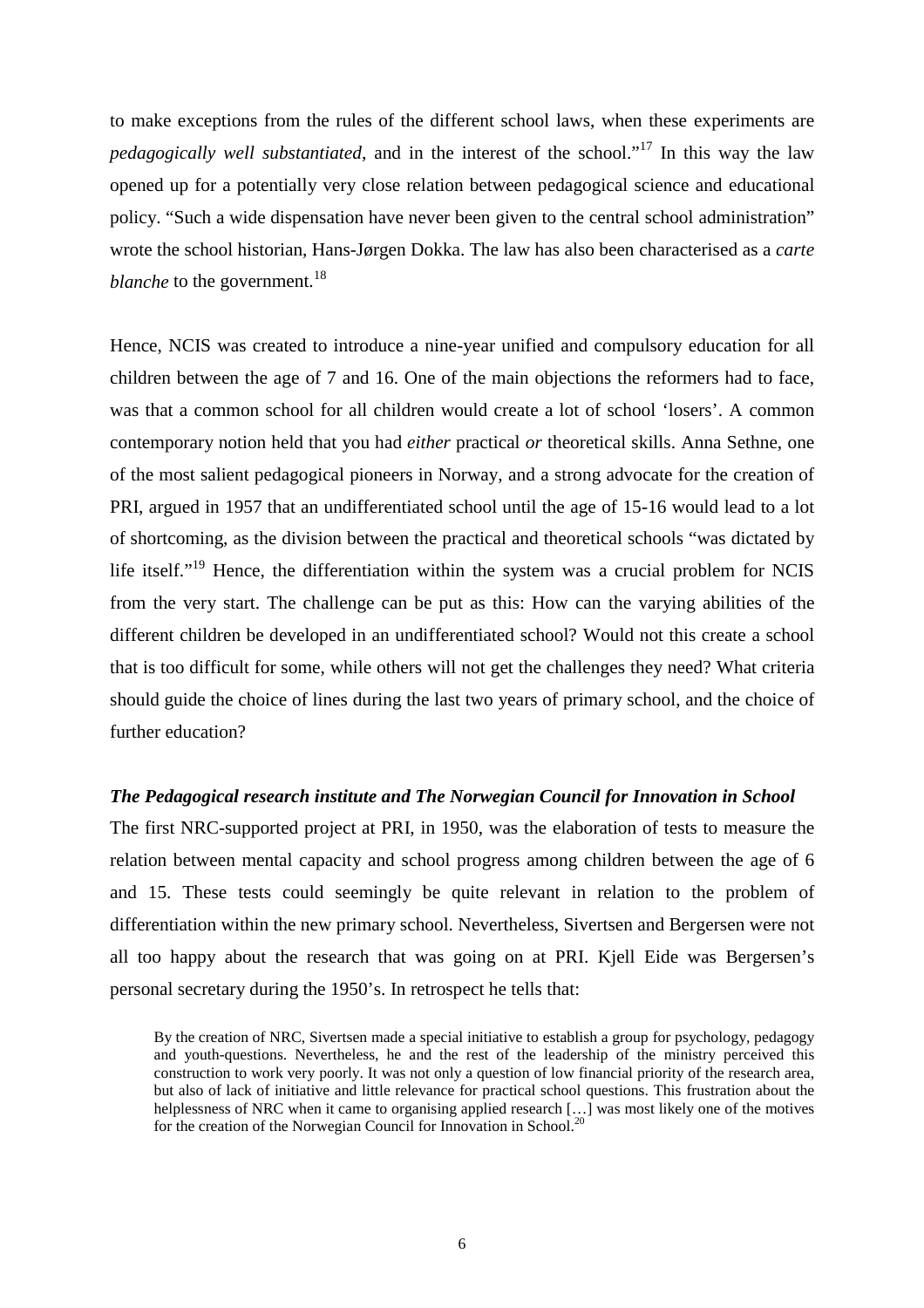If Eide is correct, some of the motivation for the creation of NCIS was that the political leadership wanted to be free to make contacts with research institutions that would conduct what was perceived of as political relevant research, and that PRI was *not* such an institution. An undated and anonymous internal note in NCIS from the initial phase supports such an interpretation: First, the sender refers to Sweden as a model example where the *State* psychological-pedagogical institute had elaborated standard tests "to assure a fair recruitment to higher education." The note continues:

According to my experience I do not believe that the tasks will be resolved as the work at present is organised at PI.  $\left[\begin{array}{c}2^{11} \end{array}\right]$  [...] It might be correct to give PI one or two assignments, but not more. Then one can see how much progress is being done at the institute and how long it will take until we can use the tests. […] If it turns out that the co-operation is not satisfying, NCIS is by no means closed. The military have developed their own research institute for construction of tests for the recruits. There is a lot of skilful researchers on the area, and I believe I can assure that it would be no problem to create a testservice-centre under NCIS. […] Deep inside I believe this to be the way to the goal, and the way for the future.<sup>[22](#page-13-0)</sup>

The discrepancies between NCIS and the Labour party school ideologues one the one side, and NRC and PRI on the other, also had a financial dimension: In the beginning of December 1954, the first leader of NCIS sent a letter to the director of NRC, to let him know that the council took interest in the financial means of the Research council.<sup>23</sup> The  $19<sup>th</sup>$  of January, a little more than a month later, the directors of NCIS had a meeting with professor Sandven, who by now was the leader of group C. In the protocol of this meeting it says that "NCIS will *not* apply to NRC for projects that duplicate or will duplicate projects at the Pedagogical research institute. […] It was pointed out that questions concerning issues on the border between practical experiments and pedagogical research ought to be resolved by group C in  $NRC.$ <sup>[24](#page-13-0)</sup>

As previously noted, the NRC-money was crucial for the activity at PRI, and Sandven was anxious not to have to compete with the newly created council for this money. On the other hand, it is also clear that Sandven wanted his research *results* to be used in the practical school experiments, and that he saw the potential for this to generate research questions that could widen the activities at the institute and give working-conditions for new staff.<sup>[25](#page-13-0)</sup> However, if PRI was to benefit from the practical school experiments, this could not be on the expense on the money that was transferred from group C. In the worst case, this would mean a decrease in the financial support of the institute, and in the best case – less freedom if the money had to go from NRC, via NCIS to PRI. As such, Sandven was positive to a cooperation with NCIS, but it was equally important for him to make sure that issues on the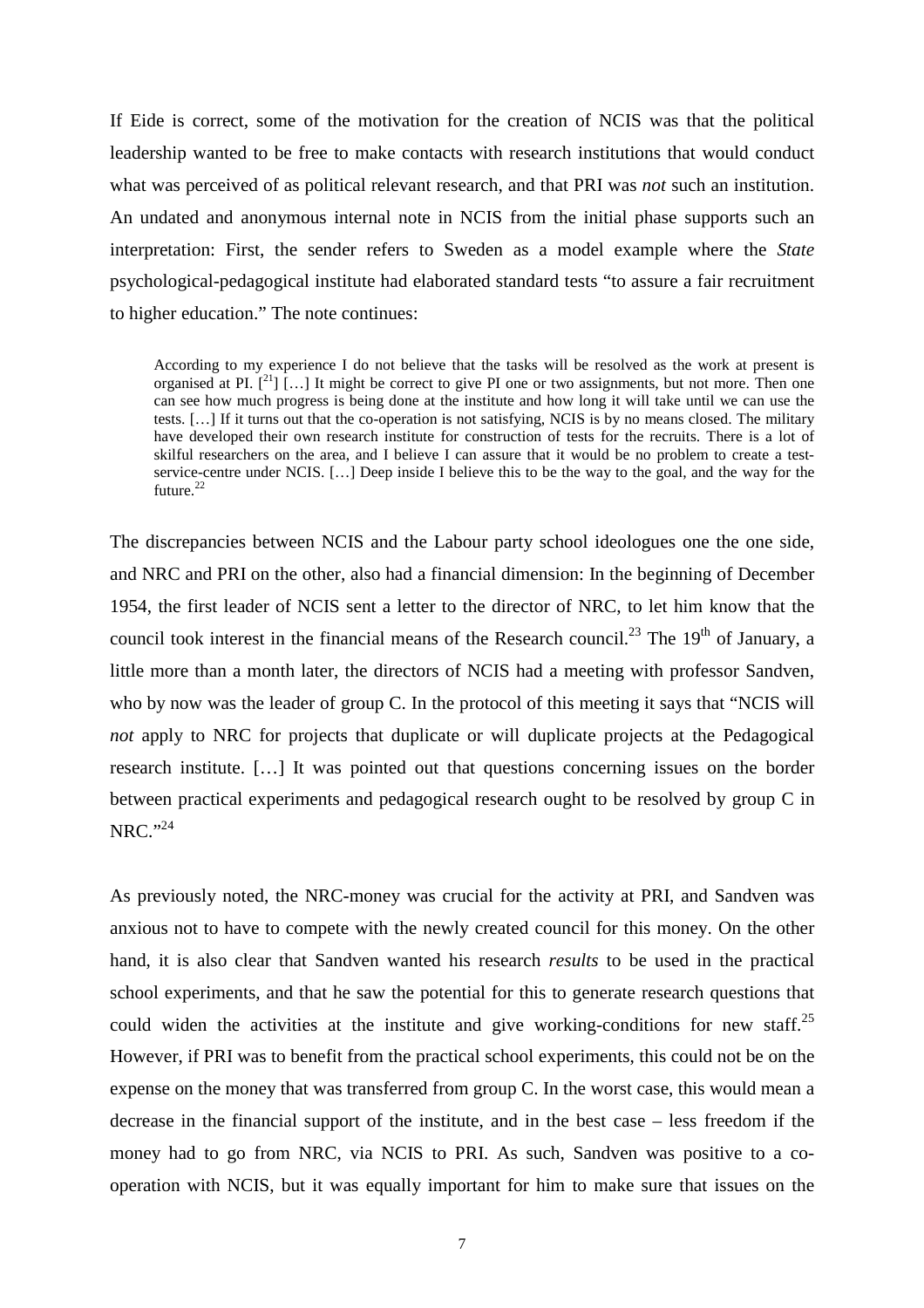border between practical experiments and research had to be decided by group C, where he himself was the leader.

Supported by Bergersen, NCIS kept applying for money from NRC for three years without much success.<sup>26</sup> Finally, in 1958, the council was granted 10.000,- Nkr., but it was made perfectly clear that this was an exception: "The council must emphasise that it normally does not find the support of deliberation and appropriation work as a part of its responsibility […]. NRC has to be free to evaluate all applications, and make decisions based on the *scientific value* of the project  $[...]$ ."<sup>27</sup> Bergersen was at all times concerned with the practical and political use of research, and this case represented a defeat both for himself and NCIS. The council did get money through the state budget, but the money in NRC was left to dispose for Sandven and his scientific colleagues. As such, Sandven would benefit from the conceptual division between research and practical experiments, a division he himself was instrumental in defining. In this way NCIS was excluded from getting grants from NRC, and excluded from becoming a financial competitor of PRI.

Nevertheless, PRI *did* operate as some sort of a test-service-centre in the 1950's. Five pedagogues from PRI was engaged in developing tests for differentiation in the experimental schools, but most of this work consisted in translating and adapting Swedish material to a Norwegian context[.28](#page-13-0) Bergersen surely *did* need scientific legitimisation for his school reforms. As such, I agree with Rune Slagstad when he says that scientific pedagogy gave legitimisation to the new direction.<sup>29</sup> But it is equally important to note that the co-operation was limited, and that the pedagogical research at PRI barely affected neither curricula, didactics and the education of teachers, nor the overarching goals of the new direction.<sup>30</sup> Until 1969, 29 consultants were employed in NCIS. Out of these, eight were educated at PRI, but only four held their position for more than one year, and only one out of twenty-nine reports of frequent contact with scientific pedagogical milieus.<sup>31</sup> Kjell Eide, the personal secretary of Bergersen during the 1950's and the leader of the Planning department in the ministry in the 1960's, says that by the mid 1960's "neither the school nor the ministry perceived of the research [at PRI] as much relevant for practical problems.["32](#page-13-0) In 1958, Sandven complained that the school reform was all too much about organisational and structural reforms on the expense of "curriculum, goals, working-methods and working-spirit."<sup>33</sup> In 1971 he would resignedly repeat: "A school system that mainly operates with the same structure and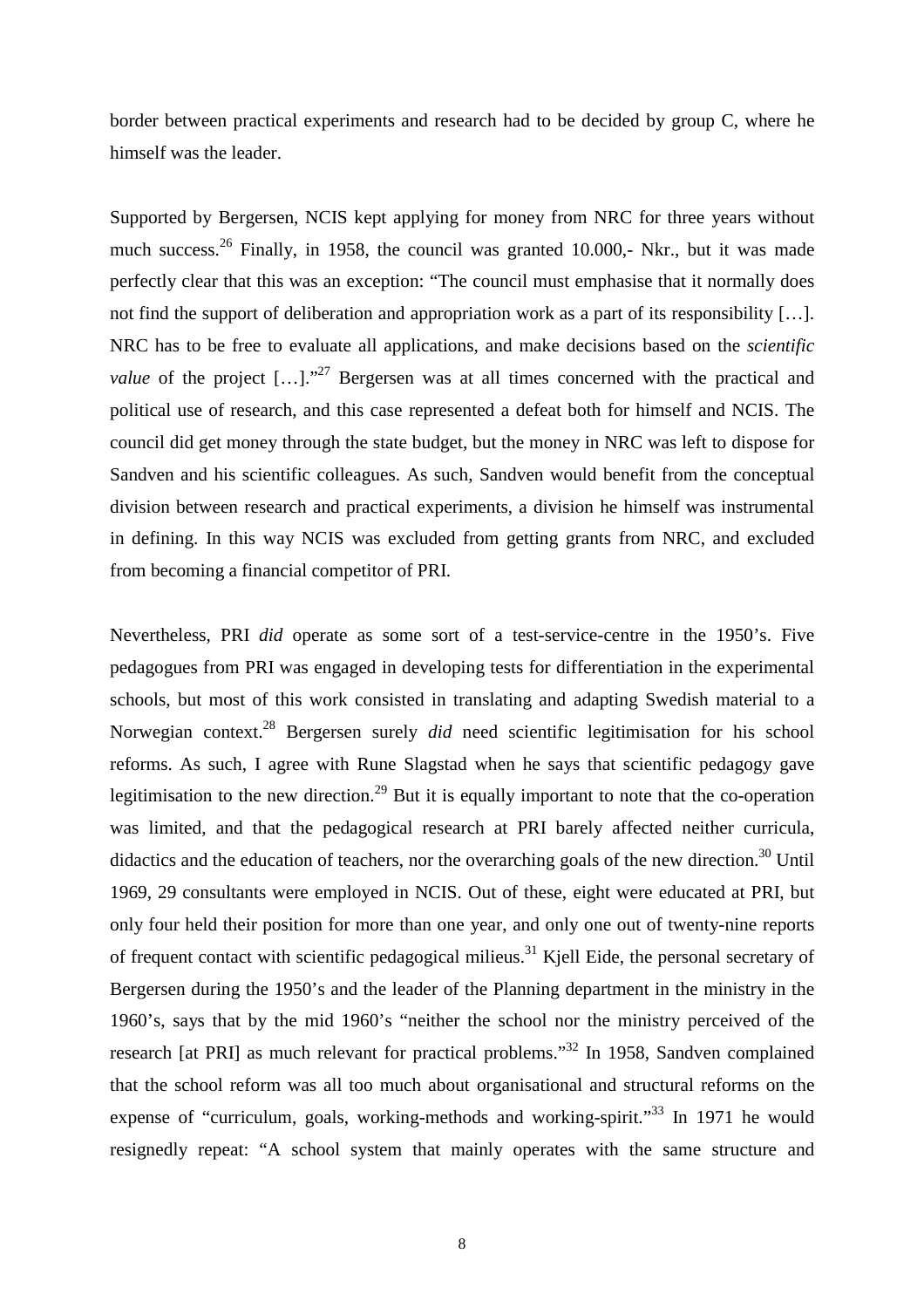working-patterns from the  $1<sup>st</sup>$  to the  $12<sup>th</sup>$  grade, can barely be said to be sufficiently adapted to the developmental differences among the pupils."<sup>[34](#page-13-0)</sup>

# *The Educational research commission and the decline of Sandven's hegemony in the 1960's*

In October of 1966, a commission for educational research was appointed. The commission was headed by Kjell Eide, by now the leader of the Planning committee in the ministry. As a former secretary of Bergersen and a central educational bureaucrat, he was the right man to lead the 're-match' against PRI and the financial politics of NRC. His efforts was mainly directed towards the practice that had been developing in group C, where scientists as Johs. Sandven was able to define the distinction between research and practical experiments, and where this position to a strong degree was used to support the activity in their own institutions.

From the beginning of the 1960's, internationally it was all the more common to speak of the basic and practical aspects of research as parts of the one and same complex, as *Research and Development* (R&D). This was the perspective of the commission when they were to analyse "The need for research and development in relation to the Norwegian school."<sup>35</sup> As Bergersen and Sivertsen before him, Eide got both inspiration and arguments to support his views from abroad, particularly from the US and Sweden. Eide himself spent two months in the US during the work of the commission, visiting different *Regional Educational Laboratories*. The commission also "had close contacts with the responsible authorities in this field, and the members of the commission have on several occasions been present at internal debates on problems related to educational research in Sweden.["36](#page-13-0)

In the final report of the commission it was emphasised that it was necessary to make "a wide definition of the concept educational research" which also included "activities that have to be characterised as development or practical experiments." Further the commission had "a wide perspective, based upon the notion that educational research must be said to include all research that might be relevant for the school, regardless of the research discipline in question." This had created "a change in the position of educational research" that in some countries had led "to a completely new situation." Apart from pedagogy and psychology, the educational research should now also include "contributions from sociologists and economists, and to some degree also from social anthropologists and political scientists."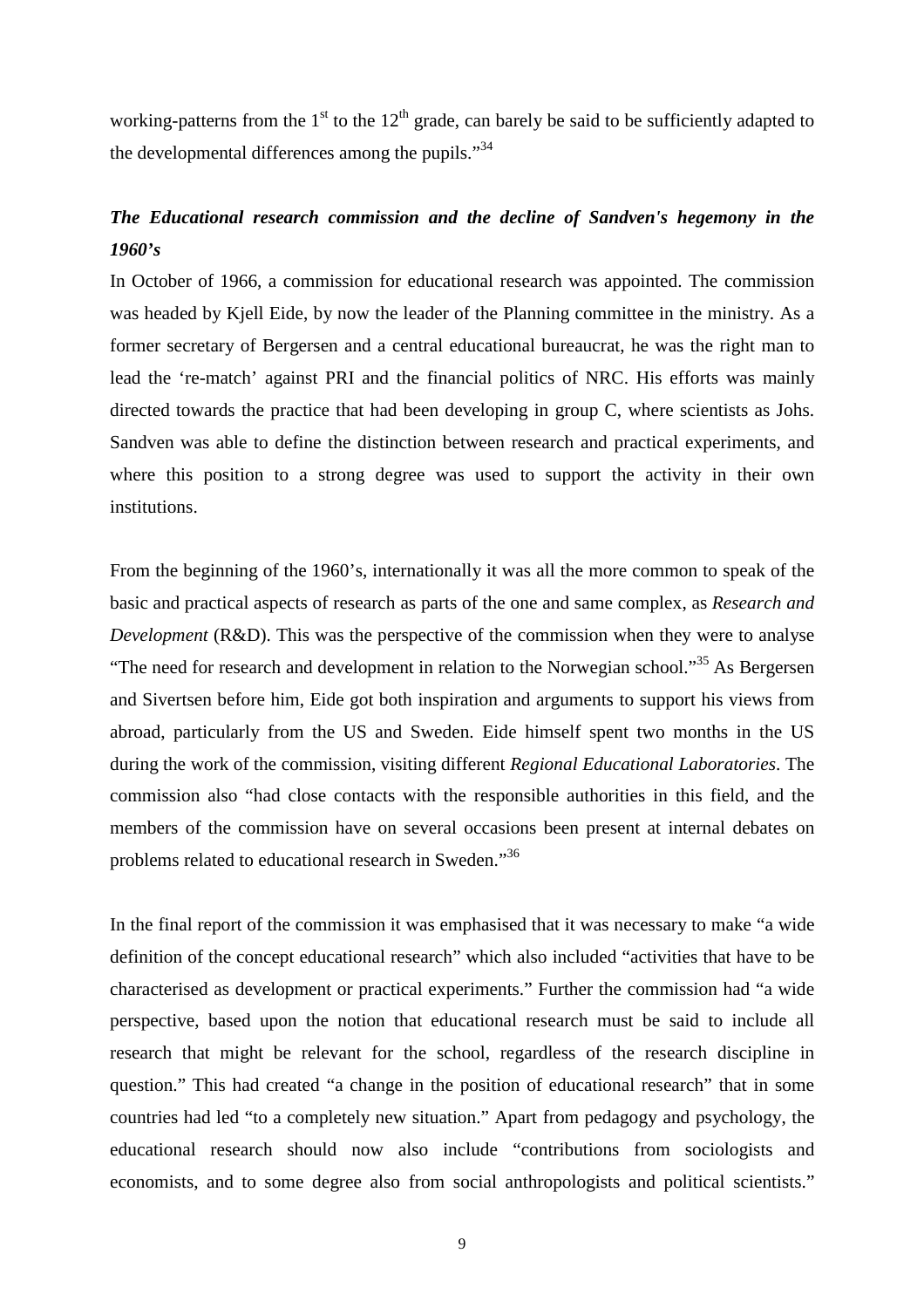Compared to this, Sandven's pupil-oriented research was presented as remains of the past: "Subjects, pupils, educational methods and teachers were the four main items of *previous educational research* […]. The methodological development […] have nevertheless made it possible to address the problems from a broader perspective." This broader perspective included the school as a social system, the home, the pupils collective and the social environment in general.<sup>37</sup> These considerations led to a direct attack on the financial policy within the research area:

[It seems] obvious that the financial procedures regarding theoretical research are not appropriate when it comes to work of a more developmental character. The budgeting procedure at the universities can hardly be adjusted to suit the needs of an ever expanding developmental work. […] Neither has the budgeting policy of the Norwegian research council found ways that seems appropriate for this kind of research  $[...]^{38}$  $[...]^{38}$  $[...]^{38}$ 

The advice for the future was crystal clear; the financing of educational research had to be upgraded, but the increase in resources should not be controlled by the university or group C in NRC, but on the contrary, be granted directly from a research office in the ministry. By this, political and administrative control of the research would increase, and hence one had to;

develop the ministry's competence in evaluating support for research and development in the educational field. This will be an arrangement with certain similarities to what has been developed by the Swedes [...]. Similar arrangements are also to be found in the Netherlands, Great Britain and the US. [...] The administrative responsibility for the development of all of our educational system resides clearly in the Ministry of Church and Education, and the need for close contacts between the practical administrative work and research and development, is obvious.<sup>[39](#page-13-0)</sup>

This work should be co-ordinated in close relations with the Planning department in the ministry, which was led by Eide. The money should then be granted to NRC, exclusively for educational research, to NCIS after budget proposals, and as "developmental assignments to research institutions and research groups, at or outside the universities." It was also suggested that there should be developed educational research centres at the universities of Oslo, Bergen and Trondheim.<sup>[40](#page-13-0)</sup>

This wide and inter-disciplinary R&D-approach undermined the sharp distinction between research and practical experiments that was held by NRC and Sandven, the distinction which in many ways legitimised the almost autonomous practice in group C. The research area was now opened towards other social sciences, primarily towards sociology. From 1970 on, group C was put down and the research area was transferred to group B for social sciences in general, and there was established a chapter for educational research in the ministry.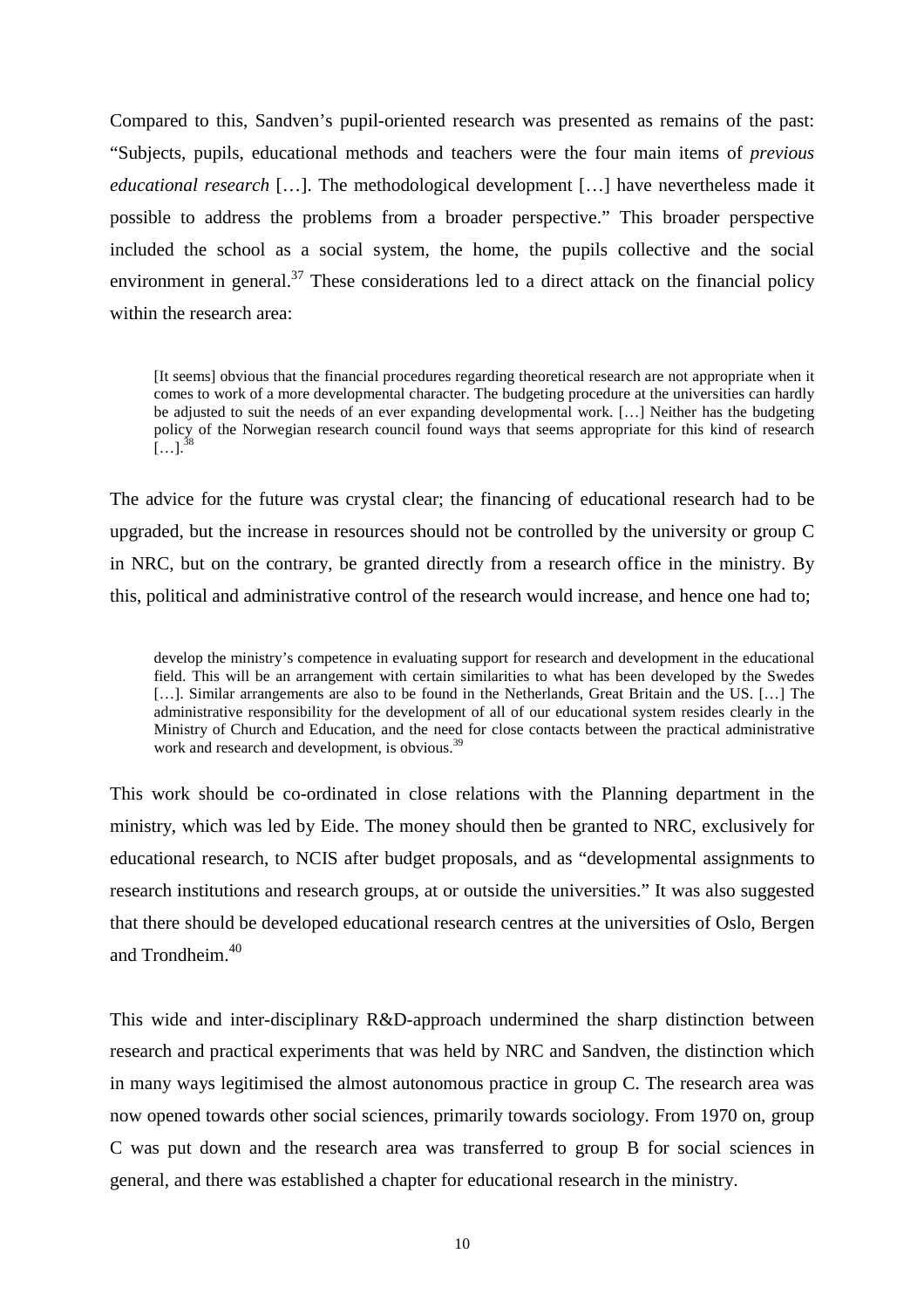The report from the Educational research commission was presented in 1968, a crucial year in the history of modern universities. The anti-authoritarian student movement in Norway also converged with a local variant of the so called 'positivismusstreit' within the social sciences. Within PRI this struggle was particularly fierce, and eventually led to a schism in 1974, when a social pedagogical alternative was established. The opposition against Sandven was directed by some of the ever increasing number of students who was little content with the heavy research orientation at the institute, an orientation which to some degree had occurred on the expense of the development of pedagogy as an academic study.<sup>41</sup> The critique against PRI could also be supported, for different reasons, by Christian, humanistic and Marxist pedagogues of various shades, who for a long time had been opposed to the naturalistic and non-social profile of Sandven's research.

The creation of the social pedagogical study at the University of Oslo is a story of its own, and in this paper I will not dig too deep into its causes and effects. However, on a general level it was characterised by the urge to break down the disciplinary borders that surrounded the traditional pedagogical discipline. The social pedagogues were in addition oriented towards pedagogical practice as opposed to pedagogical theory, and conceived of this as something thoroughly interconnected with the surrounding and ever-changing society. As such, the new study clearly represented a *politicisation and a sociological turn*. In these aspects, their aspirations converged with those of Eide and his Educational policy commission. It may also be suggested that from this time on, the relation between pedagogy and educational policy became closer. About the turn of the decade there was established social pedagogical milieus both at the University of Tromsø and at Lillehammer College. Together with the social pedagogical alternative at the University of Oslo, these institutions could function as something close to what Eide thought of when he wanted to establish educational research centres at the universities. During the 1970's the work of NCIS was very much inspired by the social pedagogical turn,<sup>42</sup> and various educational commissions was headed and strongly influenced by the professor at the social pedagogical study, Eva Nordland. For example, from 1971 to 1977, she was the leader in two governmental commissions dealing with social conditions for growing up in Norway. The final report included 67 studies, out of which 37 was conducted at PRI, mostly by students at the social pedagogical alternative.<sup>43</sup> However, I would like to stress that these are primary suggestions,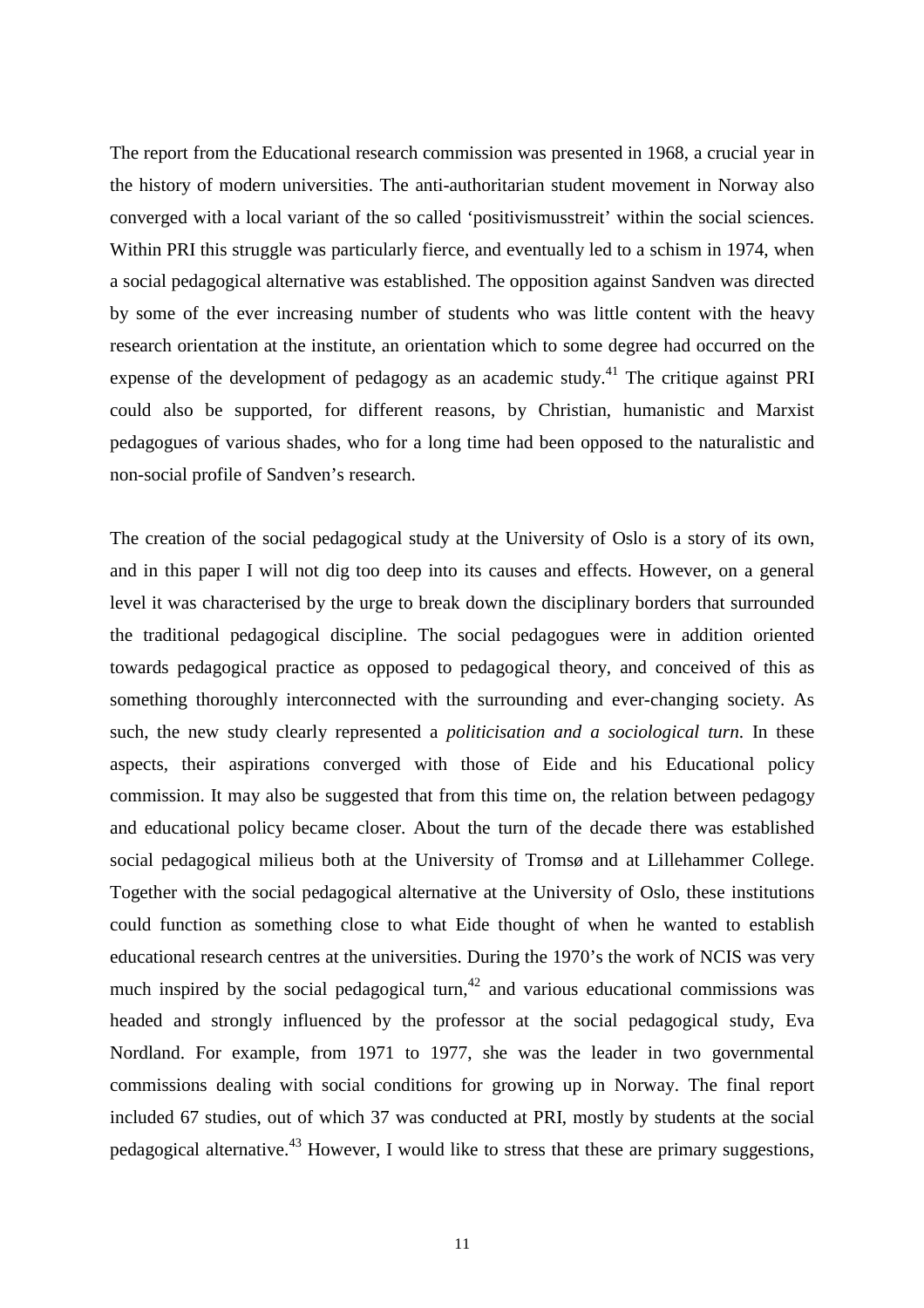and that further studies have to be conducted in order to establish firmer hypotheses about the relationship between pedagogy and educational policy in the 1970's.

#### *Conclusion*

During the 1950's and 1960's, there existed at least two fairly distinct visions concerning the relation between pedagogical research and educational policy in Norway; at PRI and in the Ministry of Church and Education. At PRI, under the direction of Johs. Sandven, pedagogical research was meant to pave the way for a more individually adjusted educational practice according to varying personal abilities. In this project Sandven claimed the primacy of research over politics. In the Ministry of Church and Education, politicians as Birger Bergersen and Helge Sivertsen and administrators as Kjell Eide wanted to support politically relevant research that could help maximise the output of the 'knowledge reserve' in the population, as well as make the educational system an instrument for national integration. As such, they claimed the primacy of politics over research. In addition, whereas Sandven was a spokesman for a more differentiated school system, the Labour party ideologues was in favour of educational integration. Until the late 1960's, Sandven controlled much of the research policy within the field because of his position in NRC, while the Labour party was in charge of school development through NCIS. Interests could nevertheless converge. Sandven conceived of co-operation with NCIS as a means to develop the activities at the institute. As such, from the mid 1950's, PRI functioned for some years as a sort of a test-service-centre that gave scientific legitimisation to the Labour Party's school reforms in a crucial phase.

By the mid-1960's, the preconditions for Sandven's dominance of pedagogical research in Norway had almost disappeared. His position was based on the central role of psychology within pedagogical theory, and on the fact that the Norwegian psychological-pedagogical milieu was so small. By now, the pedagogical landscape had grown in a double sense. Not only had there in time been educated many new pedagogues who claimed their own territory, but the discipline could also find inspiration from a considerable development within Norwegian sociology. As such, and after the work of the Educational research commission, Sandven's leading position in the development of the field through a period of nearly twenty years, was seriously challenged. The research field was redefined to also include the school as a social system, the home, the pupils collective and the social environment in general. Group C disappeared and much of the financing of the field was put under direct control of the ministry. In this way the pedagogical research was politicised.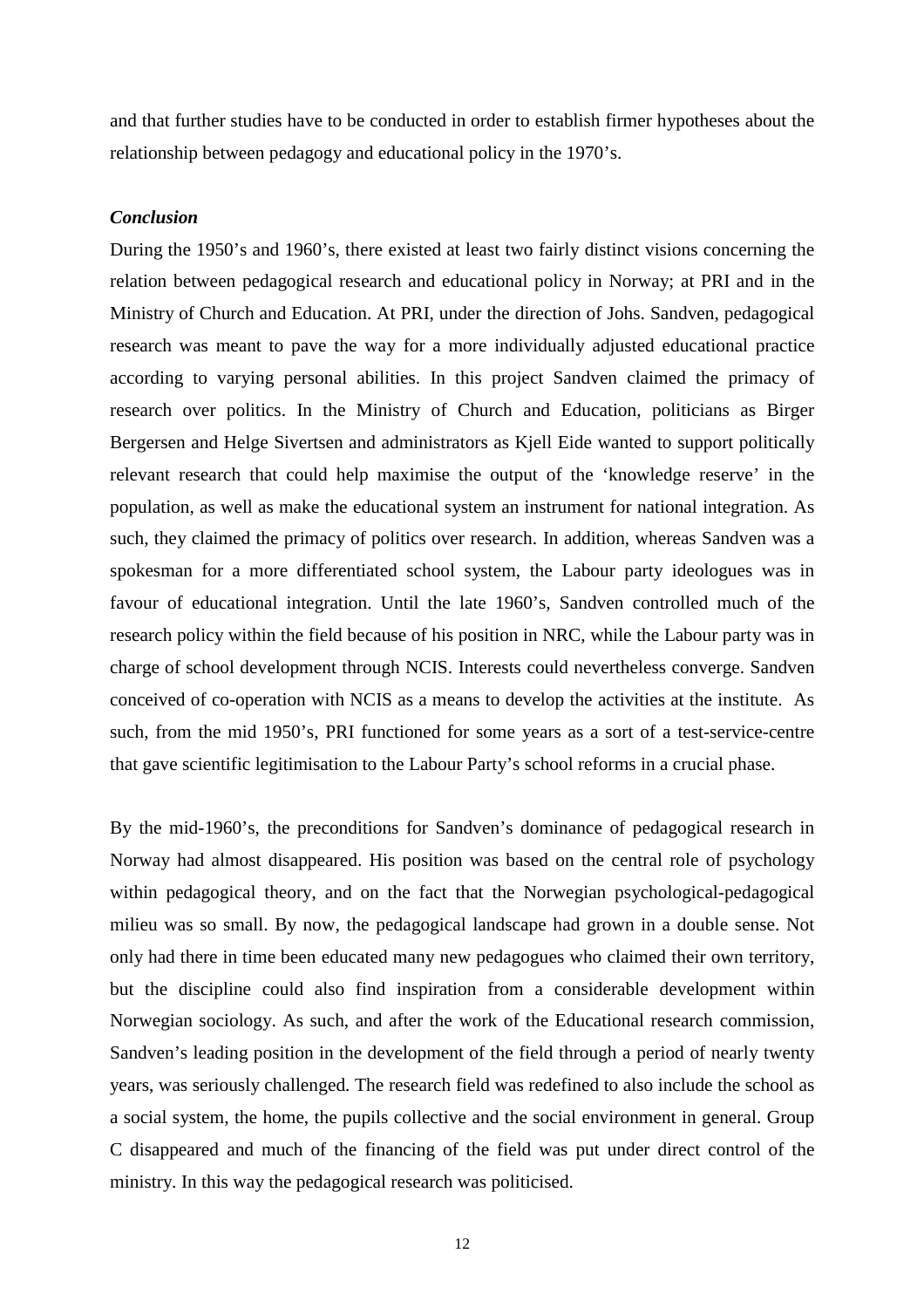Even if this is not the only explanation, this fact must be taken into consideration when we are to understand the schism within the pedagogical discipline at the University of Oslo in 1974. As such, this case also illustrates how the more universal trend of increasing demands of immediate public and political utility from the late 1960's, was experienced at an institute at the University of Oslo.

#### *Notes*

l

<sup>12</sup> Sivertsen, Helge (1956), "Norsk skolereform" i *Forsøk og reform*, p.15. <sup>13</sup> Op.cit.

15 Forsøksrådet for skoleverket.

<sup>17</sup> Helsvig, p.79.

18 See Oftedal Telhaug, Alfred (1990), *Forsøksrådet for skoleverket (1954-1984),* Universitetsforlaget, p.14. 19 Dale, p.190.

<sup>20</sup> Kjell Eide in a letter to Alfred Oftedal Telhaug. See Oftedal Telhaug, note 60, p.169. NAVF: Debd – 0739, C.181-1.

 $21$  Pedagogical institute.

<sup>22</sup> Helsvig, p.86. The note was titled: 'Note on tasks for the pedagogical institute. (Only for personal orientation). The air of the note gives the impression that the sender has got a lot of authority and confidence in own arguments. The references to the Swedish experience, the language style and dialect, and the fact that the leader of NCIS at this period was frequently corresponding with the minister, gives me reasons to believe that the note was written by Birger Bergersen. This has yet to be confirmed.

<sup>&</sup>lt;sup>1</sup> I am working on a doctoral thesis about the relation between pedagogical science and educational policy in post-war Norway. This paper is a synthesis of two articles that I have previously written in relation to this work: "Reform av den norske skolen i etterkrigstiden – Pedagogisk forskningsinstitutt og Forsøksrådet for skoleverket" in Knut Jordheim (ed), *Skolen 1999-2000. Årbok for norsk utdanningshistorie*, Skolen – Årbok for norsk utdanningshistorie, April 2000, and *Utvikling av pedagogikk som vitenskap ved Universitetet i Oslo* - *Pedagogisk forskningsinstitutt og Norges almenvitenskapelige forskningsråd 1949-69*, not published. <sup>2</sup>

 $\frac{3}{2}$  Slagstad, Rune (1998), *De nasjonale strateger*, Pax Forlag A/S.

Op.cit., p.330.

<sup>4</sup> When coming home to Norway, he wrote *Pedagogisk idébrytning i U.S.A. - En studie over utviklingen og de rådende synsmåter i dag*, Fabritius og Sønners Forlag, Oslo, 1949. This book remained on the curriculum at PRI for more than two decades.

<sup>5</sup> Sandven, Johs (1949), *Pedagogisk idébrytning i U.S.A. - En studie over utviklingen og de rådende synsmåter i* dag, Fabritius og Sønners Forlag, Oslo, p.114.

Sandven, Johs (1953), *Målsetningen i folkeskolen*, Særtrykk av "Skole og samfunn " nr.3, 1953, p.2. <sup>7</sup>

Helsvig, Kim (2000), "Reform av den norske skolen i etterkrigstiden – Pedagogisk forskningsinstitutt og NCIS for skoleverket" i Knut Jordheim (red), *Skolen 1999-2000. Årbok for norsk utdanningshistorie*. Stiftelsen Skolen – Årbok for norsk utdanningshistorie, pp.81-84.

<sup>8</sup> Dale, Erling Lars (1999), *De strategiske pedagoger - Pedagogikkens vitenskapshistorie i Norge*, Ad Notam Gyldendal, pp. 192-216.<br><sup>9</sup> Jerning Herald (2000).

Jarning, Harald (2000), "Mellom forskning og skoleutvikling" i Knut Jordheim (red), *Skolen 1999-2000. Årbok for norsk utdanningshistorie.* Stiftelsen Skolen – Årbok for norsk utdanningshistorie, p.131.<br><sup>10</sup> Dokka, Hans-Jørgen (1986), *Reformarbeid i norsk skole*, NKS-Forlaget, p.13 and 16.<br><sup>11</sup> In 1958, 75% of the pupils

pupils in the rural Sogn og Fjordane did likewise. About 40% of the Norwegian population then lived in communities where there did not exist any institutions for higher education. (Myhre, Reidar (1998), *Den norske*

<sup>&</sup>lt;sup>14</sup> Jordheim, Knut (2000), "Okkupasjonsårene 1940-1945 som 'epoke' i norsk skoles utvikling" in Knut Jordheim (red), *Skolen 1999-2000. Årbok for norsk utdanningshistorie*. Stiftelsen Skolen – Årbok for norsk utdaningshistorie, p.74.

<sup>&</sup>lt;sup>16</sup> Skolöverstyrelsen.